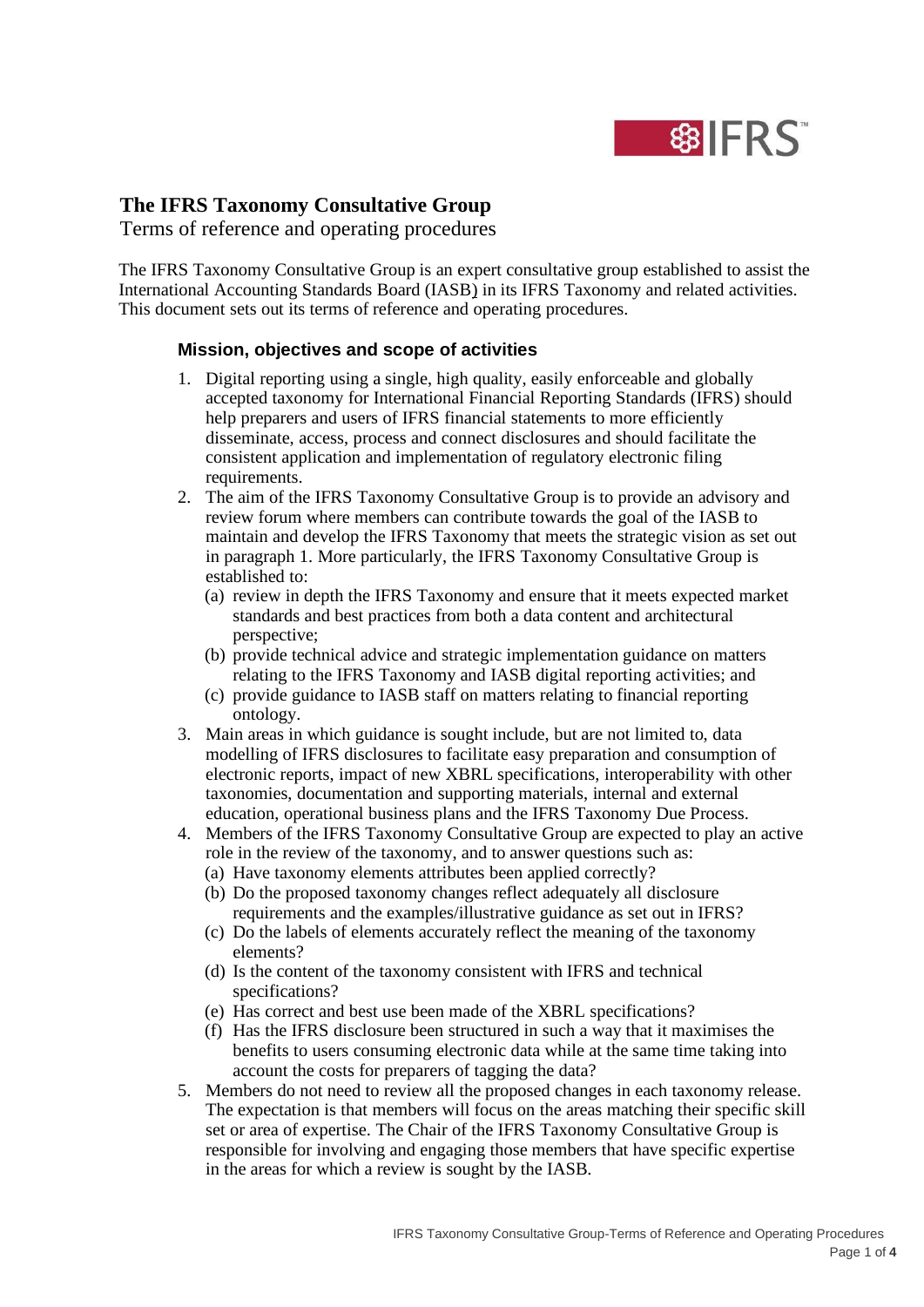6. Strategic plans to promote consistent adoption and implementation of the IFRS Taxonomy fall within the scope of the activities of the IFRS Foundation. The IFRS Taxonomy Consultative Group focuses on providing technical advice with regard to the optimal technical architecture, appropriate documentation and supporting materials to facilitate and support market adoption.

## **Organisational structure**

#### *Membership*

- 7. The IFRS Taxonomy Consultative Group comprises 16-20 members.
- 8. Members should be capable of making a positive contribution by having expertise, skills or practical knowledge relating to one or more of the following areas:
	- (a) XBRL technical expertise—involvement in the setting and/or deployment of XBRL technical specifications or physical compilation of XBRL-based taxonomies;
	- (b) taxonomy content domain expertise—taxonomy design or database modelling of IFRS or IFRS financial statements using XBRL or other technical specifications, XBRL taxonomy-related expertise for other content areas that is relevant to the IFRS Taxonomy; and
	- (c) taxonomy interest groups—taking in XBRL filings for consumption, general use of tagged as reported data for investment, credit and economic analysis, preparation of XBRL filings, adoption of the IFRS Taxonomy for regulatory or voluntary filing programmes.
- 9. The composition of the membership provides for a broad geographical spread and a range of functional backgrounds.
- 10. In addition to members, appointed observer status is granted to organisations that have a particular interest in electronic filing of financial statements, such as securities regulators and XBRL International (as the main developer of XBRL).
- 11. The IASB and the Chair of the IFRS Taxonomy Consultative Group may at their discretion invite individual(s) or representative(s) of an organisation to attend and participate in a specific meeting in which their contribution is considered to be useful in formulating the group's or the IASB's view on topics for which guidance is sought. In this capacity, they participate in the group discussions on the same basis as members.
- 12. The IASB consider nominations and select members, following a call for candidates. The Trustees' Due Process Oversight Committee (DPOC) review the proposed composition of ITCG to ensure an appropriate balance of perspectives, including geographical balance.
- 13. Members are appointed for a one-, two- or three-year term. Terms can be renewed but the period a member can serve on the ITCG usually would not exceed six years. Organisations may be reappointed for a period longer than six years when represented by a new individual. Terms may be staggered to ensure the expiry dates of all members do not fall at the same time. A member who has served on the ITCG would be eligible to serve again after a break of not less than three years.
- 14. Members are appointed in an individual or representative capacity, and at meetings or conference calls members are expected to express their individual views unless it is explicitly stated that they are the opinions of the organisations they represent.
- 15. Members are expected to make reasonable efforts to attend meetings and review taxonomy releases on a regular basis. The Chair of the IFRS Taxonomy Consultative Group and the IASB reserve the right to ask members to resign where it is considered that a member does not contribute actively to the objectives of the IFRS Taxonomy Consultative Group.
- 16. Given that the ITCG is established to assist the IASB, members agree that they will not, directly, indirectly, or on behalf of a third party, engage or solicit the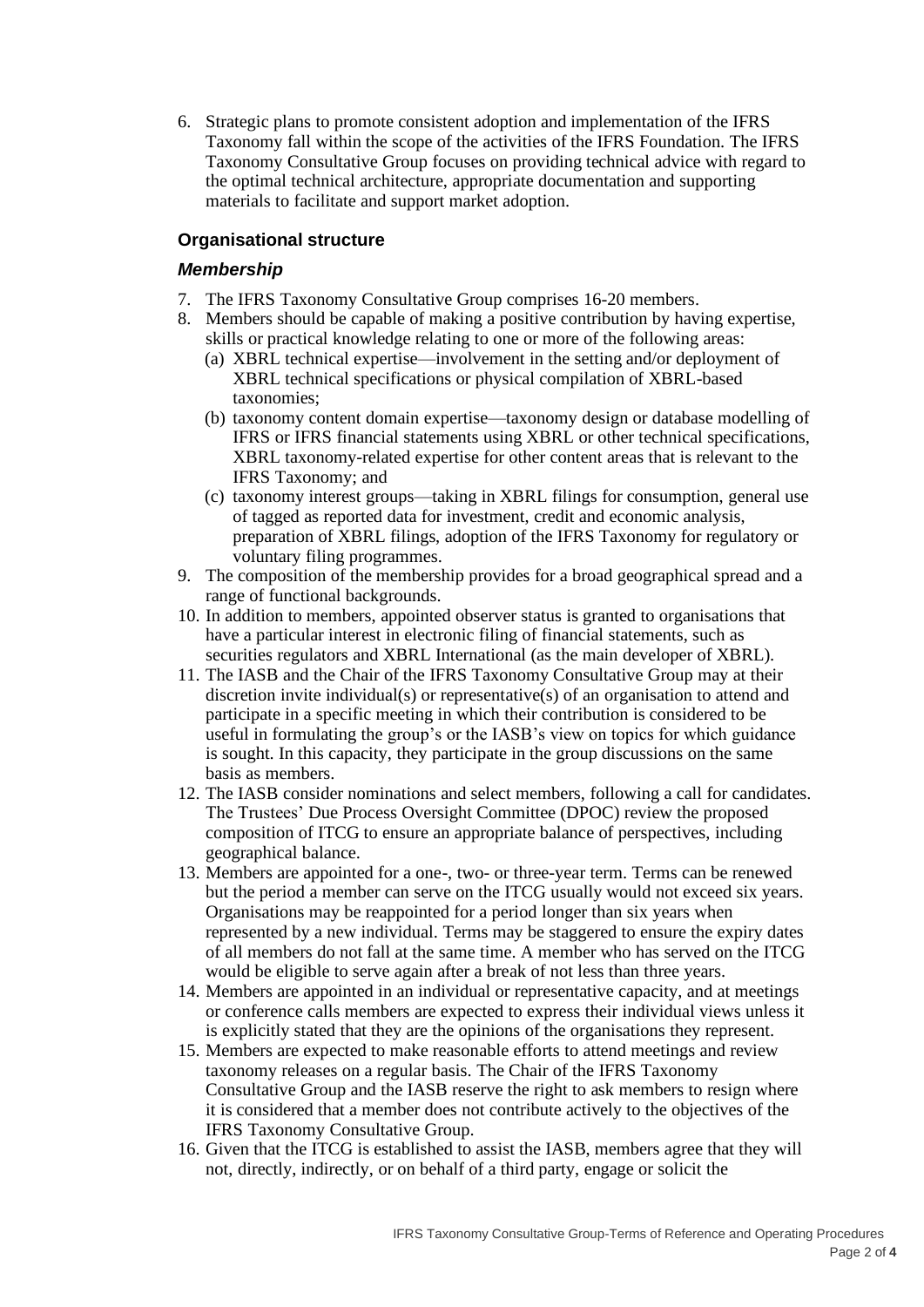employment of any IFRS Foundation (including IASB) Technical Staff during the term of their appointment as an ITCG Member or for a period of 12 months following termination of their membership, without the prior written consent of the IFRS Foundation.

#### *Chairmanship*

- 17. The Chair of the IFRS Taxonomy Consultative Group is appointed by the Chair of the IASB from members of the IFRS Taxonomy Consultative Group or from members of the Board. The appointment of a member of the IFRS Taxonomy Consultative Group as Chair is for a period of one, two or three years. The appointment can be renewed but the period a member of the ITCG can serve as Chair usually would not exceed six years.
- 18. The main role and responsibilities of the Chair include but are not limited to the following:
	- (a) leading the IFRS Taxonomy Consultative Group and conducting its meetings in such a way as to ensure that the IASB and IASB staff receives timely and effective input;
	- (b) introducing each agenda topic and summarising opinions after each discussion;
	- (c) overview and planning of the IFRS Taxonomy review process, including work distribution to members;
	- (d) together with the IASB staff and following consultation with members, setting the agenda and format of the meetings; and
	- (e) where appropriate, participating or contributing to meetings of the IFRS Advisory Council relating to the IFRS taxonomy or electronic reporting.

## *Subcommittees*

- 19. The Chair or the IASB may call for the establishment of subcommittees of knowledgeable members or external participants to provide expert guidance on specific topics. These subcommittees shall report to the IFRS Taxonomy Consultative Group.
- 20. The Chair or the IASB may call for the establishment of an Agenda Planning Committee which he/she presides over. The role of this committee is to aid the Chair with setting the agenda and planning of meetings.

# **Meetings**

- 21. The frequency, format and timing of meetings are driven by the number and timing of taxonomy releases and how critical the topics are on which guidance is sought. Members are expected to attend two one-day face-to-face meetings a year and to participate in four one-hour telephone discussions a year. Additional meetings may be scheduled, or meetings may be shortened or cancelled. An initial face-to-face meeting will be organised on the formation of the group.
- 22. Face-to-face meetings are usually held in London. Travel and accommodation costs of attending the meetings shall be borne by the members attending the meeting. Members are recommended to attend all meetings in person. If attendance in person is not possible members may attend using teleconferencing, videoconferencing or any other electronic means.
- 23. The Chair and the IASB staff are responsible for preparing the agenda for each meeting in consultation with members. Reasonable efforts should be made to ensure that the agenda is distributed at least seven days before each meeting.
- 24. Agenda papers or supporting materials are prepared by the IASB staff, members of the IFRS Taxonomy Consultative Group or invited individuals or organisations. Reasonable efforts should be made to ensure that they are circulated at least seven days before each meeting.